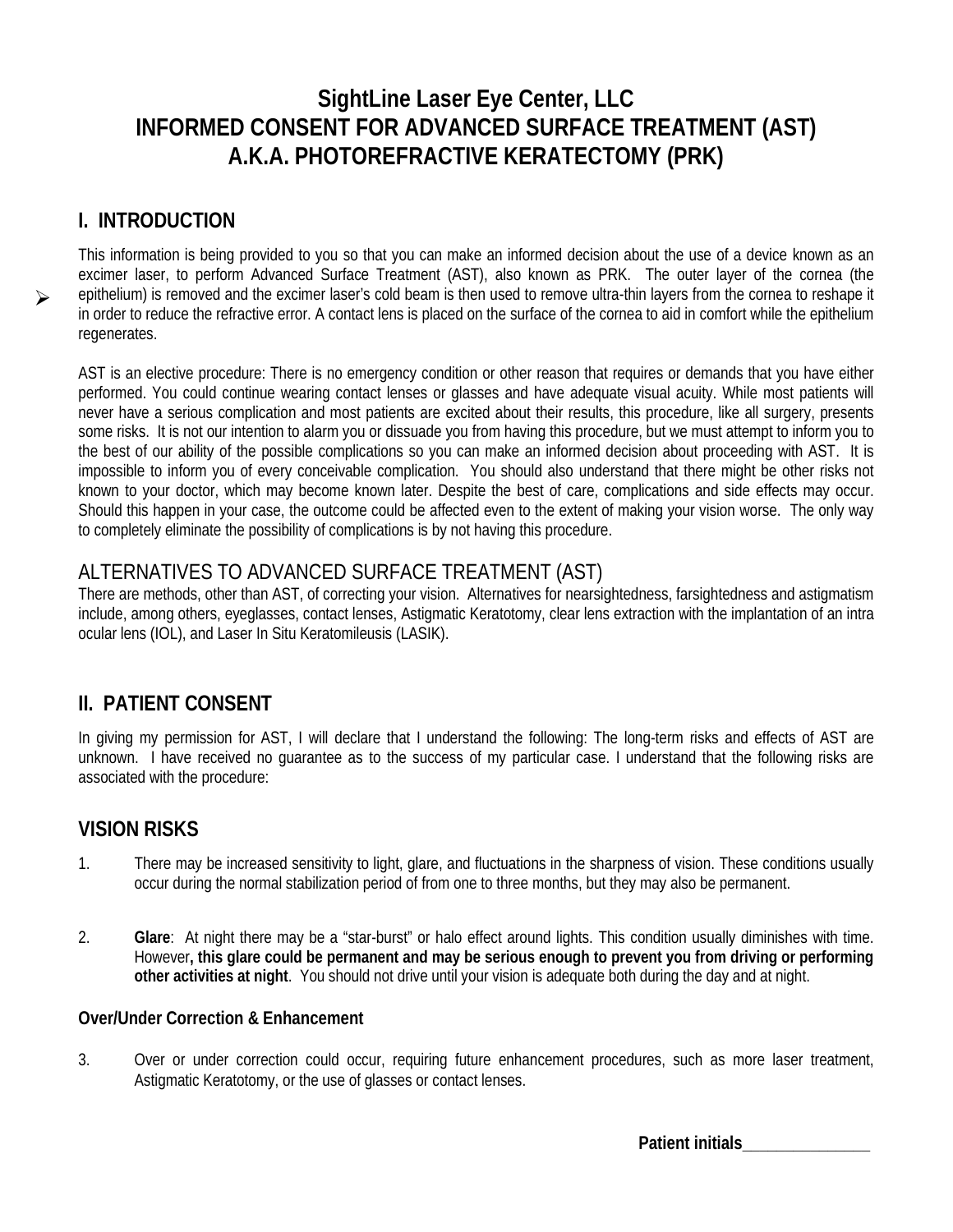- 4. Under some circumstances only one eye may be treated even if the pre-operative plan is to treat both eyes. The surgeon may elect not to procede with the second eye because of unanticipated problems with the first eye. There may be a "balance" problem between the two eyes if AST is performed on one eye, but not the other. This phenomenon is called anisometropia. This could cause eyestrain and make judging distance or depth perception more difficult. If that eye takes longer to heal than usual, this would prolong the time the imbalance symptoms could persist.
- 5. Following surgery, if the uncorrected refractive error is significant and causing vision distress, enhancement surgery may be performed when vision is stable UNLESS it is unwise or unsafe. If you are not seeing adequately, an assessment of the need for an enhancement will be made by your doctor, and then the risks and possible benefits of an enhancement will be discussed. Enhancement carries an increased risk of corneal haze.
- 6. There may be pain or a foreign body sensation, particularly during the first 72 hours after the procedure. This pain could be severe and prevent normal activity.
	- 7. This procedure may cause or exacerbate eye dryness that can result in significant discomfort. This dryness could be severe enough to cause vision decrease. This condition could require therapy, which could be expensive and ineffective.
	- 8. Temporary glasses either for distance or reading may be necessary while healing occurs and more than one pair of glasses may be needed.
	- 9. The effects of AST beyond ten years presently are unknown. Unforeseen complications or side effects could occur in the future.
	- 10. The visual acuity initially gained from AST could regress, and vision could drift away from the original result over time requiring the use of glasses, contacts, or additional surgery in the future.
- 11. You may be given medication in conjunction with the procedure and your eye may be patched afterward. You must not drive for at least three days following the procedure and not until your doctor determines that your vision is adequate for driving.  $\blacktriangleright$ 
	- 12. If you currently need reading glasses or bifocals, you will still likely need reading glasses after this treatment if both eyes are corrected for distance. It is possible that dependence on reading glasses may increase or that reading glasses may be required at an earlier age if you have AST. By correcting one eye for distance and the other eye for near vision (monovision) you likely will reduce your dependence on reading glasses. If you do not need reading glasses now, and have both eyes treated for distance, you will need reading glasses in the future.

#### **My doctor has discussed mono vision with me and I have elected:**

#### **\_\_\_\_to have mono vision treatment \_\_\_\_not to have mono vision treatment.**

- 13. The correction that you can expect to gain from AST may not be perfect. It is not realistic to expect that this procedure will result in perfect vision, at all times, under all circumstances, for the rest of your life. You may need glasses to refine your vision for some purposes. In the future your vision might change, increasing the need for glasses. Vision after surgery might not reach pre-surgery corrected levels.
- 14. As with all types of surgery, there is a possibility of complications due to anesthesia, drug reactions, or other factors that may involve other parts of the body. Because it is impossible to state every complication that may occur as a result of any surgery, the list of complications in this form may not be complete.

ii

 $\blacktriangleright$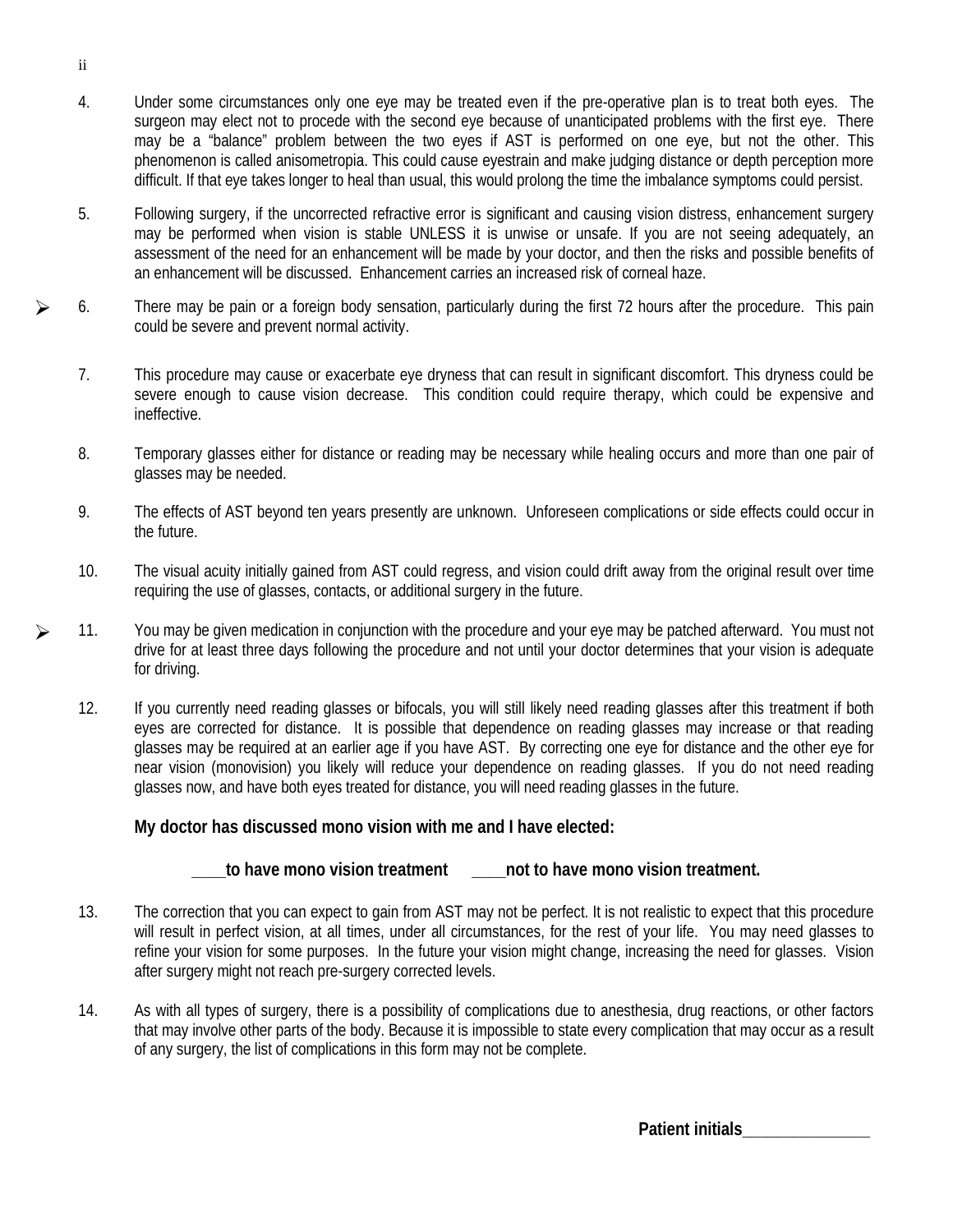- 15. The use of certain medications in conjunction with AST can increase the inner eye pressure, which is usually resolved by drug therapy or discontinuation of post-treatment medications.
- 16. You must make your doctor aware of electronic implants such as a cardiac pacemaker, insulin pump etc.
- **17.** You must inform your eye doctor if you are pregnant or nursing. If you are pregnant or nursing, you should delay AST.

## **EYE THREATENING COMPLICATIONS**

- 1. The excimer laser could malfunction, requiring the procedure to be stopped before completion. Depending on the type of malfunction, this may or may not be accompanied by visual loss.
- 2. In the AST procedure there is more healing response of the eye than with LASIK. Irregular healing of the cornea could result in a distorted cornea. This would mean that glasses or contact lenses might not correct vision to the level possible before undergoing AST. If this distortion in vision is severe, a partial or complete corneal transplant might be necessary to repair the cornea.  $\blacktriangleright$ 
	- 3. Rapid healing following AST can cause hazing of the corneal tissue. This usually does not affect vision. In some cases however, the haze can be dense enough to cause vision reduction. Corneal haze is more likely to occur with higher amounts of treatment. This haze can also occur later due to extensive exposure to sunlight or eye injury. For this reason, patients having AST are encouraged to wear sun protection during long exposure to sunlight as well as safety goggles in situations with high potential for eye injury.
		- 4. Mild or severe infection is possible. Mild infection can usually be treated with antibiotics and usually does not lead to permanent visual loss. Severe infection, even if successfully treated with antibiotics, could lead to permanent scarring and loss of vision that may require corrective laser surgery or, if very severe, corneal transplantation. Other very rare complications threatening vision include, but are not limited to, cataract formation, total blindness and even loss of your eye.

## **TREATMENT OF BOTH EYES AT THE SAME TIME**

I understand that I can elect to have both eyes treated at one time or one eye at a time. There are advantages and disadvantages to both. The imbalance between the two eyes while waiting to have the second eye done is the major disadvantage of doing one eye at a time. Patients usually prefer having both eyes done together for reasons of convenience. However, treating both eyes together exposes both eyes to the risk of infection at the same time. While very unlikely, infection can cause severe vision loss. It is possible that any of the above complications could occur in both eyes, if both eyes are done simultaneously. Treating one eye also allows for adjustment to the treatment level of the second eye based on the first eye's result.

## **DRIVING RESTRICTION**

 $\blacktriangleright$ 

The above conditions if severe enough, could cause best corrected vision to drop below 20/40. If this occurs in both eyes, your license to drive a car could be limited or revoked. Glare could be severe enough to prevent you from driving at night. In some patients healing is slow and the return to good vision is delayed. Driving could be restricted during this period. If, prior to AST, you already have reduced vision in one eye, you must seriously consider the risk of licensure loss if AST is being performed on your best eye.